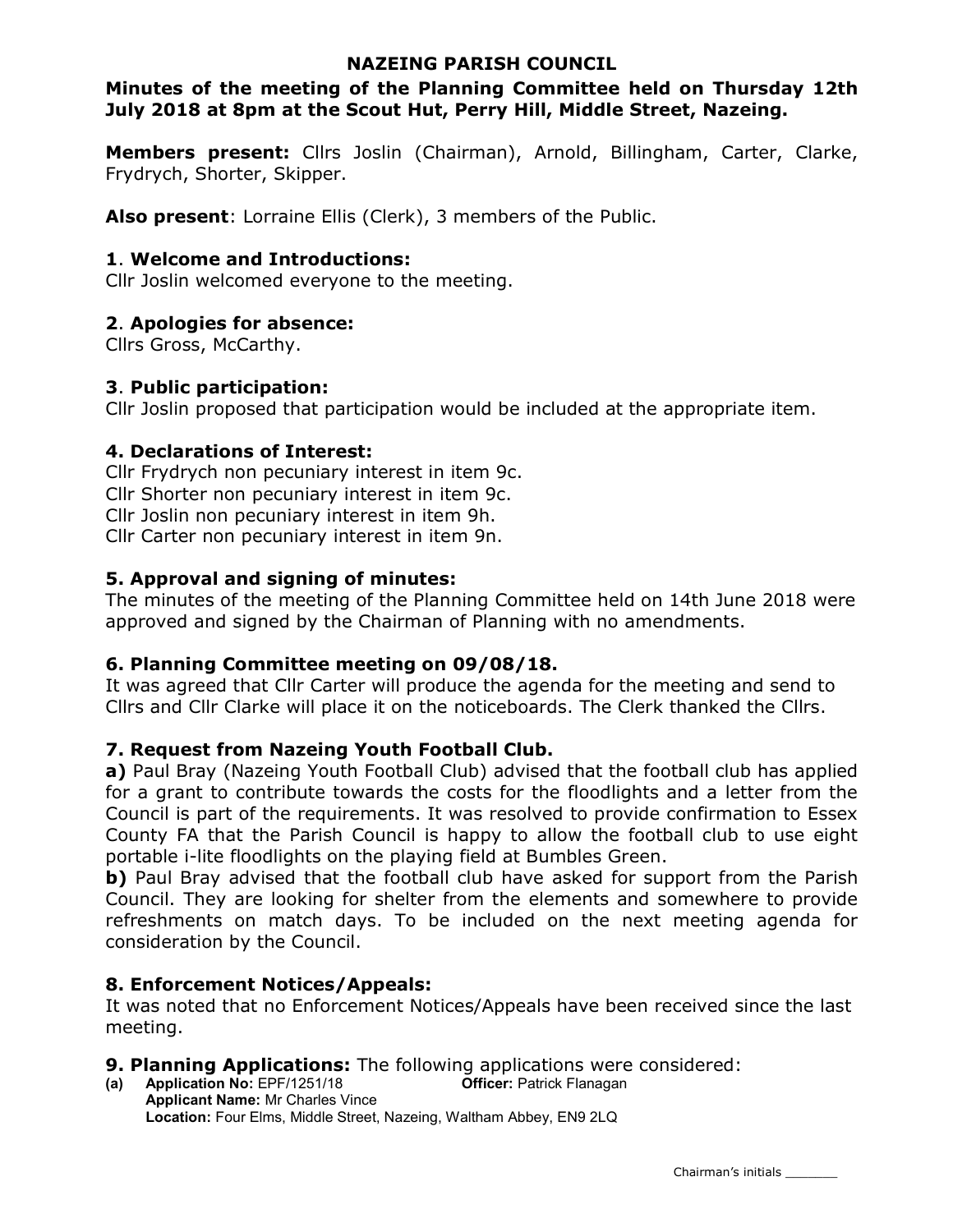Proposal: Single storey rear extension. New roof raised 1m to accommodate new bedroom suite. Alterations to front wall, including new front porch. First storey rear extension.

Resolved – no objection.

(b) Application No: EPF/1401/18 Officer: Patrick Flanagan Applicant Name: Mr Alfredo Saggese Location: Nonsuch Cottage, Back Lane, Nazeing, Waltham Abbey, EN9 2RS

Proposal: Single storey rear extension.

Resolved – no objection and if permission is granted, the Council requests that the extension should be in keeping with the existing dwelling.

 (c) Application No: EPF/1459/18 Officer: James Rogers Applicant Name: Mr Mark Shaw Location: Rolyn Lodge, Sedge Green, Nazeing, Waltham Abbey, EN9 2PA

Proposal: Erection of two new dwellings.

It was noted that Cllrs Frydrych and Shorter left the meeting for the duration of the discussion on this planning application.

Five Cllrs voted in favour of the proposal of no objection and it was noted that one Cllr voted against the proposal.

Resolved – no objection save that concern is expressed on road safety and entry to and egress from the proposed new dwellings. The Council believes that the land is in the Green Belt but the development appears to be infill.

(d) Application No: EPF/1463/18 Officer: Steve Andrews Applicant Name: Mr & Mrs I & S Carver Location: Shiree, 30 St Leonards Road, Nazeing, Waltham Abbey, EN9 2HJ

Proposal: Proposed two storey side extension as approved under planning reference EPF/3332/16 with proposed painted render finish, addition of pitched roofs to dormers and existing windows replaced with dark coloured UPVC casement windows.

#### Resolved – the Council confirmed no objection and subject to obscure windows being installed as necessary.

(e) Application No: EPF/1542/18 Officer: Alastair Prince Applicant Name: Mr & Mrs R & A McCarthy Location: 1- Common View, Nazeing Common, Nazeing, Waltham Abbey, EN9 2SQ

Proposal: Demolition of conservatory and erection of single storey rear extension.

Resolved – The Council is aware that this location is in the conservation area but in light of the fact that there is some significant development in the area, the Council confirmed no objection and subject to obscure windows being installed as necessary.

(f) Application No: EPF/1547/18 Officer: Caroline Brown Applicant Name: Mr Robert Currell Location: Hillview, St Leonards Road, Nazeing, Waltham Abbey, EN9 2HQ

Proposal: Replacement Planning Application for 5 flats reduced from approved consent of 6 flats. Demolition of existing house and erection of 4 Two Bedroom Flats and 1 One Bedroom Flat. Two of the ground floor flats to be provided for Disabled Residents and their families.

Mr Ellerbeck briefly covered the previous approved planning application and explained the reason that the number of flats has been reduced from six to five, is to allow for parking on the site, rather than parking under the building. Mr Ellerbeck advised that the application is that three, not two, of the ground floor flats are to be provided for disabled residents and their families. Mr Ellerbeck also confirmed that a new Unilateral Undertaking had been sent to EFDC and the Clerk, regarding the commitment to provide the three ground floor flats for disabled residents.

Seven Cllrs voted in favour of the proposal of no objection and it was noted that one Cllr abstained.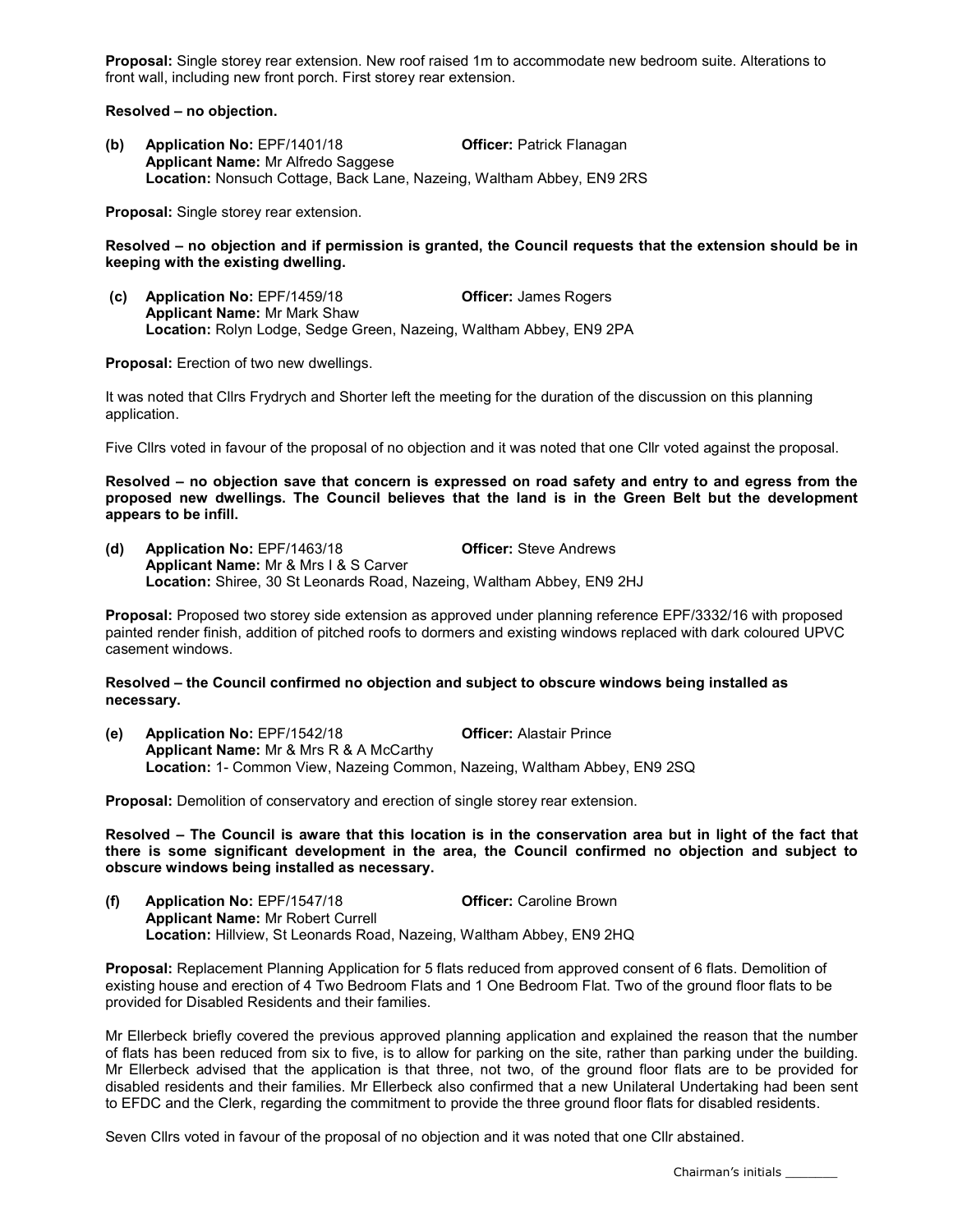Resolved – no objection. The Council supports the application because it is providing three flats for disabled residents and their families.

(g) Application No: EPF/1425/18 Officer: Caroline Brown Applicant Name: Mrs Stephanie Jerrold Location: Haytor, St Leonards Road, Nazeing, Waltham Abbey, EN9 2HQ

Proposal: Change of use of cabin from games room to residential accommodation for ancillary use.

#### Resolved – no objection but if permission is granted it be subject to a condition that the building may not be used as a separate residential dwelling.

(h) Application No: EPF/1441/18 Officer: James Rogers Applicant Name: Mr Jack Yiacoumi Location: King Harolds Head, Nazeing Common, Nazeing, Waltham Abbey, EN9 2RY

Proposal: First floor extension to form residential flat and ground floor extension to replace store for restaurant use.

It was noted that Cllr Joslin left the meeting for the duration of the discussion on this planning application.

Resolved – the Council confirmed no objection and subject to obscure windows being installed as necessary.

(i) Application No: EPF/1513/18 Officer: Caroline Brown Applicant Name: Mr & Miss Matthew & Victoria Oley & Parker Location: Clematis Cottage, Betts Lane, Nazeing, Waltham Abbey, EN9 2DA

Proposal: Demolition and rebuilding of open fronted log and garden store.

#### Resolved – no objection, notwithstanding that this property is in the conservation area.

(j) Application No: EPF/1514/18 Officer: Caroline Brown Applicant Name: Mr & Miss Oley & Parker Location: Clematis Cottage, Betts Lane, Nazeing, Waltham Abbey, EN9 2DA

Proposal: Replace planning approved double doors with a log store with lean to roof. Installation of double doors within link between existing cottage and new extension facing boundary.

#### Resolved – no objection, notwithstanding that this property is in the conservation area.

(k) Application No: EPF/1605/18 Officer: James Rogers Applicant Name: Mr J Rubino Location: Land to rear of 115-123, North Street, Nazeing, EN9 2NW

Proposal: Erection of 5 detached dwellings.

Six Cllrs voted in favour of the proposal of no objection and it was noted that two Cllrs abstained.

#### Resolved – no objection.

It was agreed to consider item (m) before (l).

(m) Application No: EPF/1704/18 Officer: James Rogers Applicant Name: Mr F Gaiteri Location: Sedge Green Nursery, Sedge Green, Nazeing, Waltham Abbey, EN9 2PA

Proposal: Demolition of part of an existing glasshouse block; Change of use and conversion of remainder of block to form 8 units in mixed light industrial and storage use (CLASS B1/B8).

#### Resolved – to object to the application on the following grounds:

- i) The applicant has not sufficiently demonstrated that the business is no longer viable to continue as a glasshouse nursery. Concern was also raised that the glasshouses could not be converted to be compliant to standards for industrial use.
- ii) The proposed change to light industrial use would generate an increase in traffic.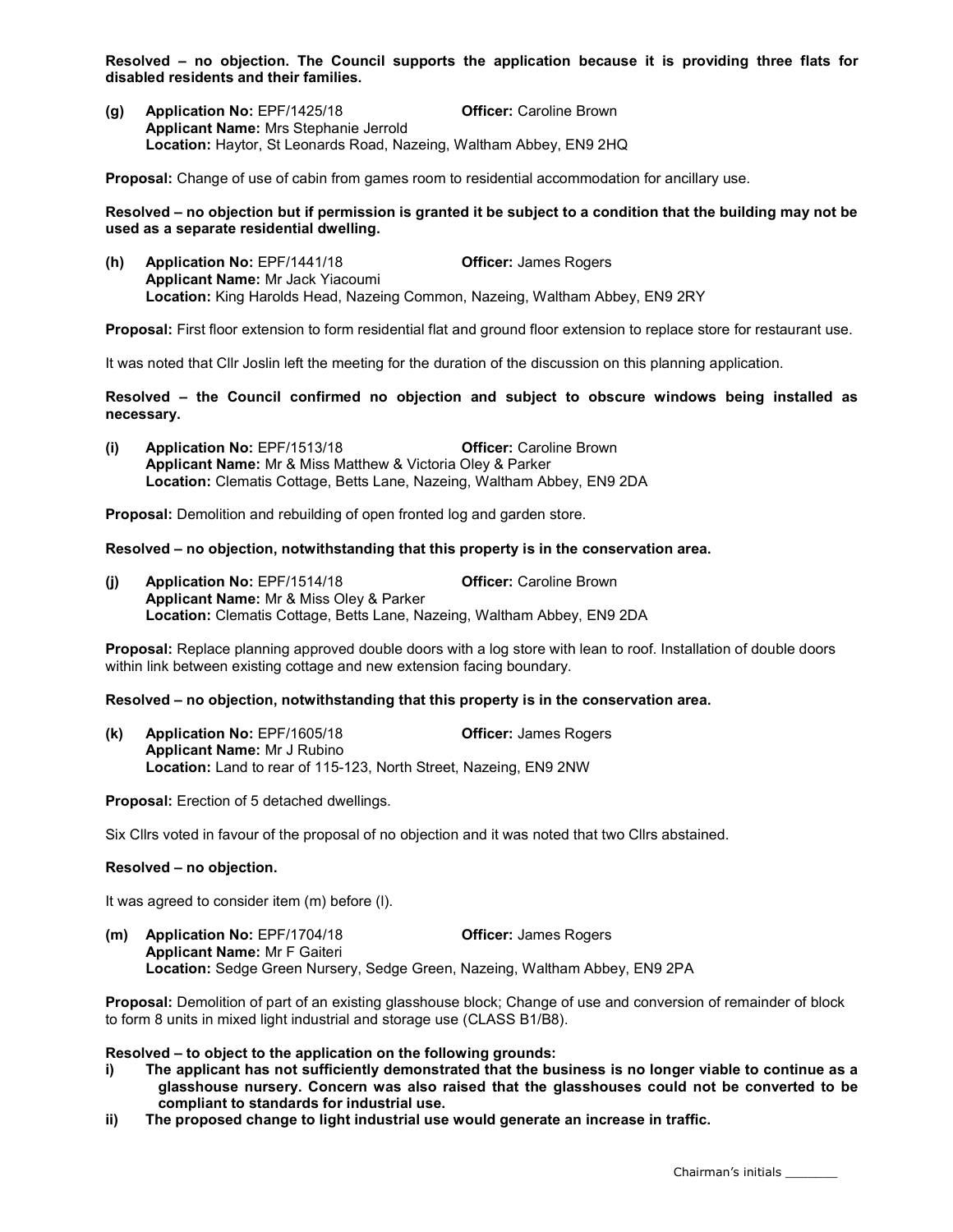(l) Application No: EPF/1619/18 Officer: James Rogers Applicant Name: Mr Antonino Filocco Location: Tylers Cross Nursery, Epping Road, Nazeing, Waltham Abbey, EN9 2DH

Proposal: Demolition of part of existing glasshouses; change of use and conversion of remainder to form 20 units in mixed light industrial and storage use (Class B1/B8).

It was noted that the Council believes that Tylers Cross Nursery lies within the parish of Roydon. However, the Clerk advised that the Roydon PC Clerk believes that the actual glasshouses are in the parish of Nazeing.

Resolved – there was some doubt as to whether this property is in the Parish of Nazeing. If it is, then the Council objects to the application on the following grounds:

- i) The applicant has not sufficiently demonstrated that the business is no longer viable to continue as a glasshouse nursery. Concern was also raised that the glasshouses could not be converted to be compliant to standards for industrial use.
- ii) The proposed change to light industrial use would generate an increase in traffic.
- (n) Application No: EPF/1800/18 Officer: Patrick Flanagan Applicant Name: Mr Gordon Wight Location: 25 Shooters Drive, Nazeing, Waltham Abbey, EN9 2QA

Proposal: Proposed side and rear extensions.

It was noted that Cllr Carter left the meeting for the duration of the discussion on this planning application.

#### Resolved – no objection.

- These are provided for information only, EFDC do not normally accept comments on these applications.
- (o) Application No: EPF/1582/18 PN Officer: Patrick Flanagan Applicant Name: Mr Nick Haughey Location: Aver House, Nursery Road, Nazeing, Waltham Abbey, Essex, EN9 2JE

Proposal: Prior approval for proposed change of use for proposed change of use from storage unit (Class B8) to residential dwelling (Class C3).

#### Resolved – no comment.

(p) Application No: EPF/1719/18 DRC Officer: Steve Andrews Applicant Name: Mr T Barham Location: Oakley Hall, Hoe Lane, Nazeing, Waltham Abbey, EN9 2RN

Proposal: Application for approval of details reserved by condition 5 'drainage details', 6 'enhancement scheme' and 7 'contaminated land - phase 1' on planning application EPF/2589/15 (Conversion of redundant commercial building into residential dwelling).

#### Resolved – no comment.

These are provided for information only, EFDC cannot accept comments on these applications.

(q) Application No: EPF/1791/18 Officer: Robin Hellier Applicant Name: Mr Steve Venables Location: 1 Betts Lane, Nazeing, Waltham Abbey, EN9 2DA

Proposal: Nazeing & South Roydon Conservation Area. T1 Ash - fell, as dead. G1 - 3 x Ash - reduce by approx 4m on the northern side, 2-3m on the eastern side and reduce the height by approx 5m.

#### Resolved – no comment.

### 10. EFDC Planning Committee Meetings. SC

There was some discussion if the length for public participation at District Council Area Planning Sub-Committee West Meetings should be increased from three to five minutes or not. The Cllrs are conscious not to increase the length of the meetings significantly. It was suggested that possibly the participation time could be increased when there were are five or less applications to be considered. It was